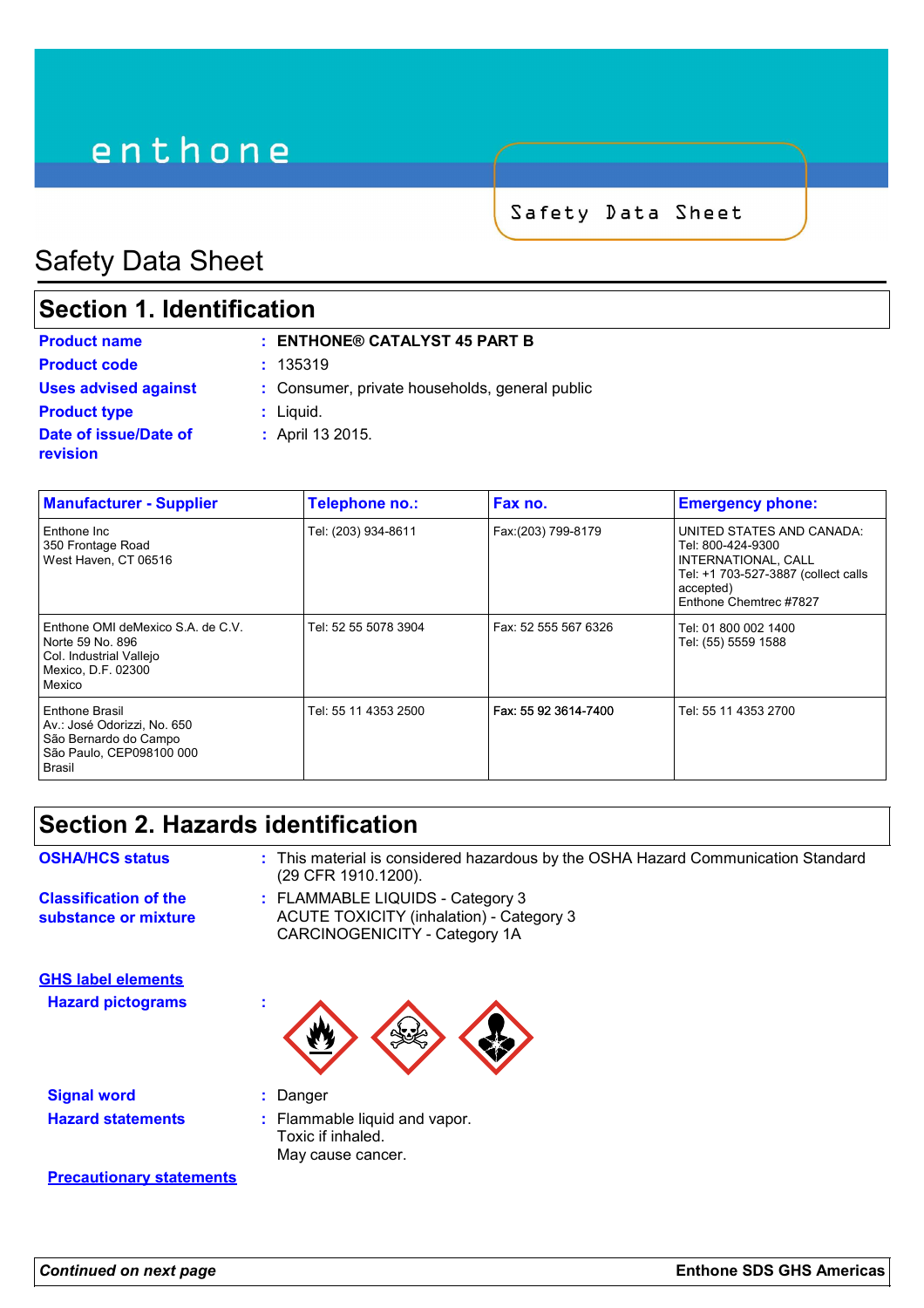## **Section 2. Hazards identification**

| <b>Prevention</b>                            | : Obtain special instructions before use. Do not handle until all safety precautions have<br>been read and understood. Wear protective gloves. Wear eye or face protection.<br>Keep away from heat, hot surfaces, sparks, open flames and other ignition sources. No<br>smoking. Use explosion-proof electrical, ventilating, lighting and all material-handling<br>equipment. Use only non-sparking tools. Take precautionary measures against static<br>discharge. Keep container tightly closed. Use only outdoors or in a well-ventilated area.<br>Avoid breathing vapor. |
|----------------------------------------------|-------------------------------------------------------------------------------------------------------------------------------------------------------------------------------------------------------------------------------------------------------------------------------------------------------------------------------------------------------------------------------------------------------------------------------------------------------------------------------------------------------------------------------------------------------------------------------|
| <b>Response</b>                              | : IF exposed or concerned: Get medical attention. IF INHALED: Remove victim to fresh<br>air and keep at rest in a position comfortable for breathing. Call a POISON CENTER or<br>physician. IF ON SKIN (or hair): Take off immediately all contaminated clothing. Rinse<br>skin with water or shower.                                                                                                                                                                                                                                                                         |
| <b>Storage</b>                               | : Store locked up. Store in a well-ventilated place. Keep cool.                                                                                                                                                                                                                                                                                                                                                                                                                                                                                                               |
| <b>Disposal</b>                              | : Dispose of contents and container in accordance with all local, regional, national and<br>international regulations.                                                                                                                                                                                                                                                                                                                                                                                                                                                        |
| <b>Supplemental label</b><br><b>elements</b> | : Do not taste or swallow. Wash thoroughly after handling.                                                                                                                                                                                                                                                                                                                                                                                                                                                                                                                    |
| <b>Hazards not otherwise</b><br>classified   | : Causes digestive tract burns.                                                                                                                                                                                                                                                                                                                                                                                                                                                                                                                                               |
|                                              |                                                                                                                                                                                                                                                                                                                                                                                                                                                                                                                                                                               |

### **Section 3. Composition/information on ingredients**

**Substance/mixture :** Mixture

| <b>Ingredient name</b>    | $\frac{9}{6}$ | <b>CAS number</b> |
|---------------------------|---------------|-------------------|
| Amine Salt                | 70-80         |                   |
| petroleum solvent naphtha | $1 - 10$      |                   |
| Glycol Ether.             | $1 - 10$      |                   |
| ethanol                   | $10.1 - 1.0$  | 64-17-5           |

Any concentration shown as a range is to protect confidentiality or is due to batch variation.

**There are no additional ingredients present which, within the current knowledge of the supplier and in the concentrations applicable, are classified as hazardous to health or the environment and hence require reporting in this section.**

**Occupational exposure limits, if available, are listed in Section 8.**

## **Section 4. First aid measures**

|                     | <b>Description of necessary first aid measures</b>                                                                                                                                                                                                                                                                                                                                                                                                                                                                                                                                                                                                                                                                                                                                                                                                                                                             |
|---------------------|----------------------------------------------------------------------------------------------------------------------------------------------------------------------------------------------------------------------------------------------------------------------------------------------------------------------------------------------------------------------------------------------------------------------------------------------------------------------------------------------------------------------------------------------------------------------------------------------------------------------------------------------------------------------------------------------------------------------------------------------------------------------------------------------------------------------------------------------------------------------------------------------------------------|
| <b>Eye contact</b>  | : Check for and remove any contact lenses. Immediately flush eyes with running water<br>for at least 30 minutes, keeping eyelids open. Get medical attention.                                                                                                                                                                                                                                                                                                                                                                                                                                                                                                                                                                                                                                                                                                                                                  |
| <b>Inhalation</b>   | : Remove victim to fresh air and keep at rest in a position comfortable for breathing. If it<br>is suspected that mists are still present, the rescuer should wear an appropriate mask<br>or self-contained breathing apparatus. If not breathing, if breathing is irregular or if<br>respiratory arrest occurs, provide artificial respiration or oxygen by trained personnel. It<br>may be dangerous to the person providing aid to give mouth-to-mouth resuscitation.<br>Get medical attention. If necessary, call a poison center or physician. If unconscious,<br>place in recovery position and get medical attention immediately. Maintain an open<br>airway. Loosen tight clothing such as a collar, tie, belt or waistband. In case of<br>inhalation of decomposition products in a fire, symptoms may be delayed. The exposed<br>person may need to be kept under medical surveillance for 48 hours. |
| <b>Skin contact</b> | : Flush contaminated skin with plenty of water. Remove contaminated clothing and<br>shoes. Wash contaminated clothing thoroughly with water before removing it, or wear<br>gloves. Continue to rinse for at least 15 minutes. Get medical attention. Wash clothing<br>before reuse. Clean shoes thoroughly before reuse.                                                                                                                                                                                                                                                                                                                                                                                                                                                                                                                                                                                       |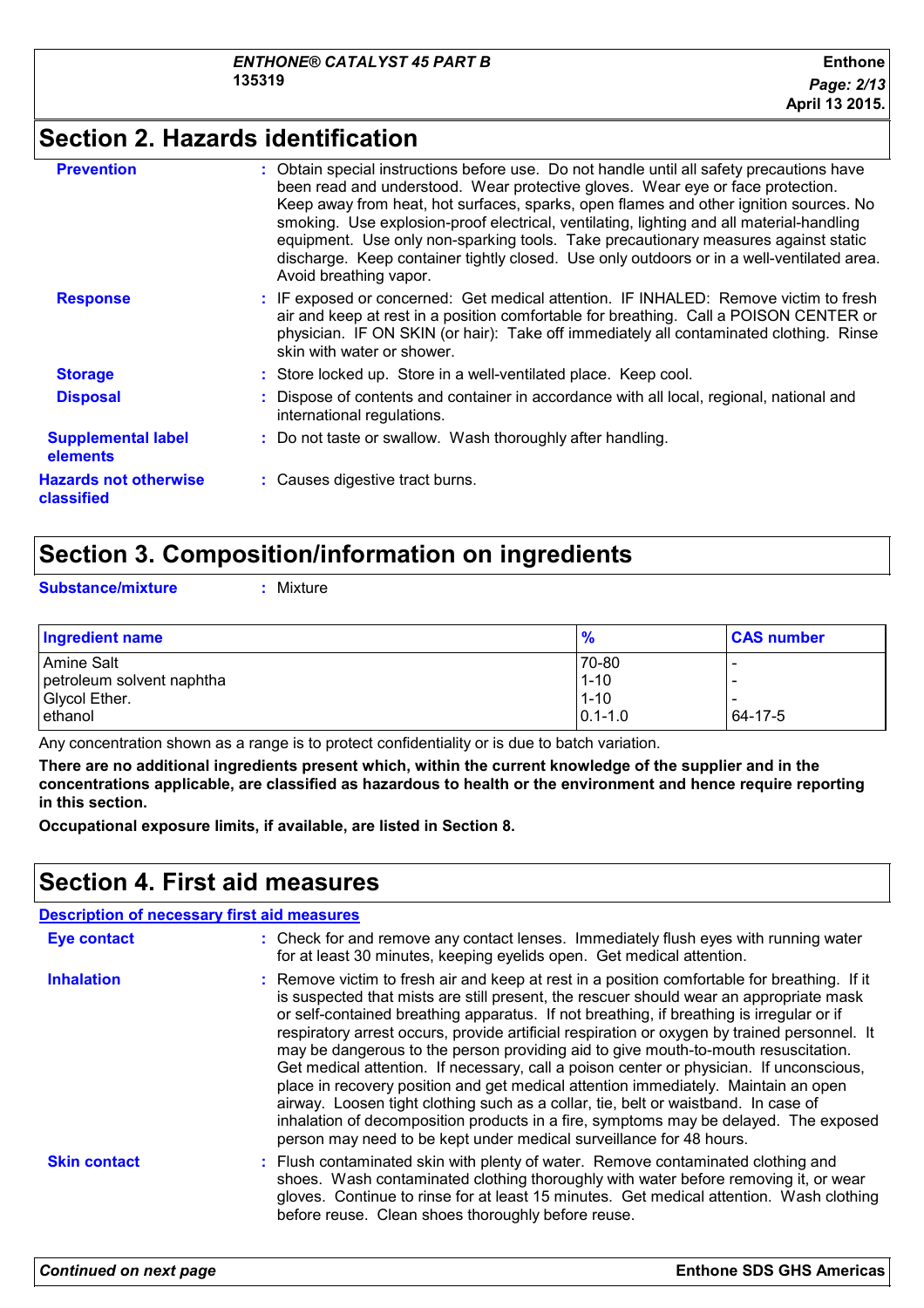### **Section 4. First aid measures**

#### **Ingestion :**

Wash out mouth with water. Remove dentures if any. Remove victim to fresh air and keep at rest in a position comfortable for breathing. If material has been swallowed and the exposed person is conscious, give small quantities of water to drink. Stop if the exposed person feels sick as vomiting may be dangerous. Do not induce vomiting unless directed to do so by medical personnel. If vomiting occurs, the head should be kept low so that vomit does not enter the lungs. Get medical attention. Never give anything by mouth to an unconscious person. If unconscious, place in recovery position and get medical attention immediately. Maintain an open airway. Loosen tight clothing such as a collar, tie, belt or waistband.

| <b>Most important symptoms/effects, acute and delayed</b> |                                                                                                                                                                                                                                                                                                                                                                                                                 |  |
|-----------------------------------------------------------|-----------------------------------------------------------------------------------------------------------------------------------------------------------------------------------------------------------------------------------------------------------------------------------------------------------------------------------------------------------------------------------------------------------------|--|
| <b>Potential acute health effects</b>                     |                                                                                                                                                                                                                                                                                                                                                                                                                 |  |
| <b>Eye contact</b>                                        | : No known significant effects or critical hazards.                                                                                                                                                                                                                                                                                                                                                             |  |
| <b>Inhalation</b>                                         | $:$ Toxic if inhaled.                                                                                                                                                                                                                                                                                                                                                                                           |  |
| <b>Skin contact</b>                                       | : No known significant effects or critical hazards.                                                                                                                                                                                                                                                                                                                                                             |  |
| <b>Ingestion</b>                                          | : Corrosive to the digestive tract. Causes burns.                                                                                                                                                                                                                                                                                                                                                               |  |
| Over-exposure signs/symptoms                              |                                                                                                                                                                                                                                                                                                                                                                                                                 |  |
| <b>Eye contact</b>                                        | : No specific data.                                                                                                                                                                                                                                                                                                                                                                                             |  |
| <b>Inhalation</b>                                         | : No specific data.                                                                                                                                                                                                                                                                                                                                                                                             |  |
| <b>Skin contact</b>                                       | : No specific data.                                                                                                                                                                                                                                                                                                                                                                                             |  |
| <b>Ingestion</b>                                          | Adverse symptoms may include the following:<br>stomach pains                                                                                                                                                                                                                                                                                                                                                    |  |
|                                                           | Indication of immediate medical attention and special treatment needed, if necessary                                                                                                                                                                                                                                                                                                                            |  |
| <b>Notes to physician</b>                                 | : In case of inhalation of decomposition products in a fire, symptoms may be delayed.<br>The exposed person may need to be kept under medical surveillance for 48 hours.                                                                                                                                                                                                                                        |  |
| <b>Specific treatments</b>                                | : No specific treatment.                                                                                                                                                                                                                                                                                                                                                                                        |  |
| <b>Protection of first-aiders</b>                         | : No action shall be taken involving any personal risk or without suitable training. If it is<br>suspected that mists are still present, the rescuer should wear an appropriate mask or<br>self-contained breathing apparatus. It may be dangerous to the person providing aid to<br>give mouth-to-mouth resuscitation. Wash contaminated clothing thoroughly with water<br>before removing it, or wear gloves. |  |

**See toxicological information (Section 11)**

### **Section 5. Fire-fighting measures**

| <b>Extinguishing media</b>                           |                                                                                                                                                                                                                       |
|------------------------------------------------------|-----------------------------------------------------------------------------------------------------------------------------------------------------------------------------------------------------------------------|
| <b>Suitable extinguishing</b><br>media               | : Use dry chemical, CO2, water spray (fog) or foam.                                                                                                                                                                   |
| <b>Unsuitable extinguishing</b><br>media             | : Do not use water jet.                                                                                                                                                                                               |
| <b>Specific hazards arising</b><br>from the chemical | : Flammable liquid and vapor. In a fire or if heated, a pressure increase will occur and<br>the container may burst, with the risk of a subsequent explosion. Runoff to sewer may<br>create fire or explosion hazard. |
| <b>Hazardous thermal</b><br>decomposition products   | : Decomposition products may include the following materials:<br>carbon dioxide<br>carbon monoxide<br>nitrogen oxides<br>metal oxide/oxides                                                                           |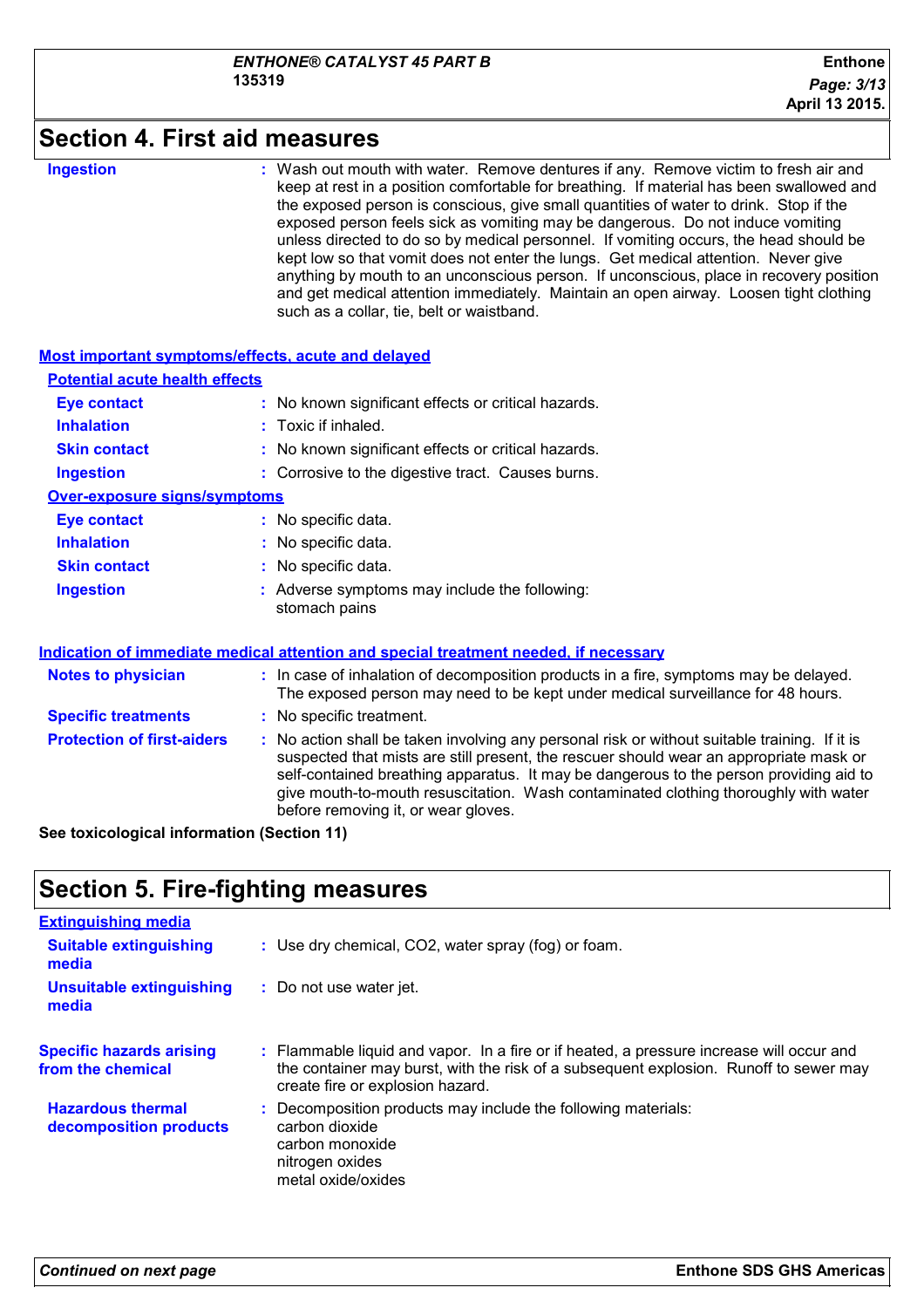### **Section 5. Fire-fighting measures**

| <b>Special protective actions</b><br>for fire-fighters   | : Promptly isolate the scene by removing all persons from the vicinity of the incident if<br>there is a fire. No action shall be taken involving any personal risk or without suitable<br>training. Move containers from fire area if this can be done without risk. Use water<br>spray to keep fire-exposed containers cool. |
|----------------------------------------------------------|-------------------------------------------------------------------------------------------------------------------------------------------------------------------------------------------------------------------------------------------------------------------------------------------------------------------------------|
| <b>Special protective</b><br>equipment for fire-fighters | : Fire-fighters should wear appropriate protective equipment and self-contained breathing<br>apparatus (SCBA) with a full face-piece operated in positive pressure mode.                                                                                                                                                      |
| <b>Remark</b>                                            | : The initial flash point of this product is >141F, but may decrease over time to 95F due<br>to silane hydrolysis liberating ethanol.                                                                                                                                                                                         |

### **Section 6. Accidental release measures**

**Personal precautions, protective equipment and emergency procedures**

| For non-emergency<br>personnel   | : No action shall be taken involving any personal risk or without suitable training.<br>Evacuate surrounding areas. Keep unnecessary and unprotected personnel from<br>entering. Do not touch or walk through spilled material. Shut off all ignition sources.<br>No flares, smoking or flames in hazard area. Do not breathe vapor or mist. Provide<br>adequate ventilation. Wear appropriate respirator when ventilation is inadequate. Put<br>on appropriate personal protective equipment. |
|----------------------------------|------------------------------------------------------------------------------------------------------------------------------------------------------------------------------------------------------------------------------------------------------------------------------------------------------------------------------------------------------------------------------------------------------------------------------------------------------------------------------------------------|
| For emergency responders :       | If specialised clothing is required to deal with the spillage, take note of any information<br>in Section 8 on suitable and unsuitable materials. See also the information in "For non-<br>emergency personnel".                                                                                                                                                                                                                                                                               |
| <b>Environmental precautions</b> | : Avoid dispersal of spilled material and runoff and contact with soil, waterways, drains<br>and sewers. Inform the relevant authorities if the product has caused environmental<br>pollution (sewers, waterways, soil or air).                                                                                                                                                                                                                                                                |

#### **Methods and materials for containment and cleaning up**

| <b>Small spill</b> | : Stop leak if without risk. Move containers from spill area. Use spark-proof tools and<br>explosion-proof equipment. Dilute with water and mop up if water-soluble. Alternatively,<br>or if water-insoluble, absorb with an inert dry material and place in an appropriate waste<br>disposal container. Dispose of via a licensed waste disposal contractor.                                                                                                                                                                                                                                                                                                                                                                                                        |
|--------------------|----------------------------------------------------------------------------------------------------------------------------------------------------------------------------------------------------------------------------------------------------------------------------------------------------------------------------------------------------------------------------------------------------------------------------------------------------------------------------------------------------------------------------------------------------------------------------------------------------------------------------------------------------------------------------------------------------------------------------------------------------------------------|
| <b>Large spill</b> | : Stop leak if without risk. Move containers from spill area. Use spark-proof tools and<br>explosion-proof equipment. Approach release from upwind. Prevent entry into sewers,<br>water courses, basements or confined areas. Wash spillages into an effluent treatment<br>plant or proceed as follows. Contain and collect spillage with non-combustible,<br>absorbent material e.g. sand, earth, vermiculite or diatomaceous earth and place in<br>container for disposal according to local regulations (see Section 13). Dispose of via a<br>licensed waste disposal contractor. Contaminated absorbent material may pose the<br>same hazard as the spilled product. Note: see Section 1 for emergency contact<br>information and Section 13 for waste disposal. |

## **Section 7. Handling and storage**

#### **Precautions for safe handling**

**Protective measures** : Put on appropriate personal protective equipment (see Section 8). Avoid exposure obtain special instructions before use. Do not handle until all safety precautions have been read and understood. Do not get in eyes or on skin or clothing. Do not breathe vapor or mist. Do not ingest. Use only with adequate ventilation. Wear appropriate respirator when ventilation is inadequate. Do not enter storage areas and confined spaces unless adequately ventilated. Keep in the original container or an approved alternative made from a compatible material, kept tightly closed when not in use. Store and use away from heat, sparks, open flame or any other ignition source. Use explosion-proof electrical (ventilating, lighting and material handling) equipment. Use only non-sparking tools. Take precautionary measures against electrostatic discharges. Empty containers retain product residue and can be hazardous. Do not reuse container.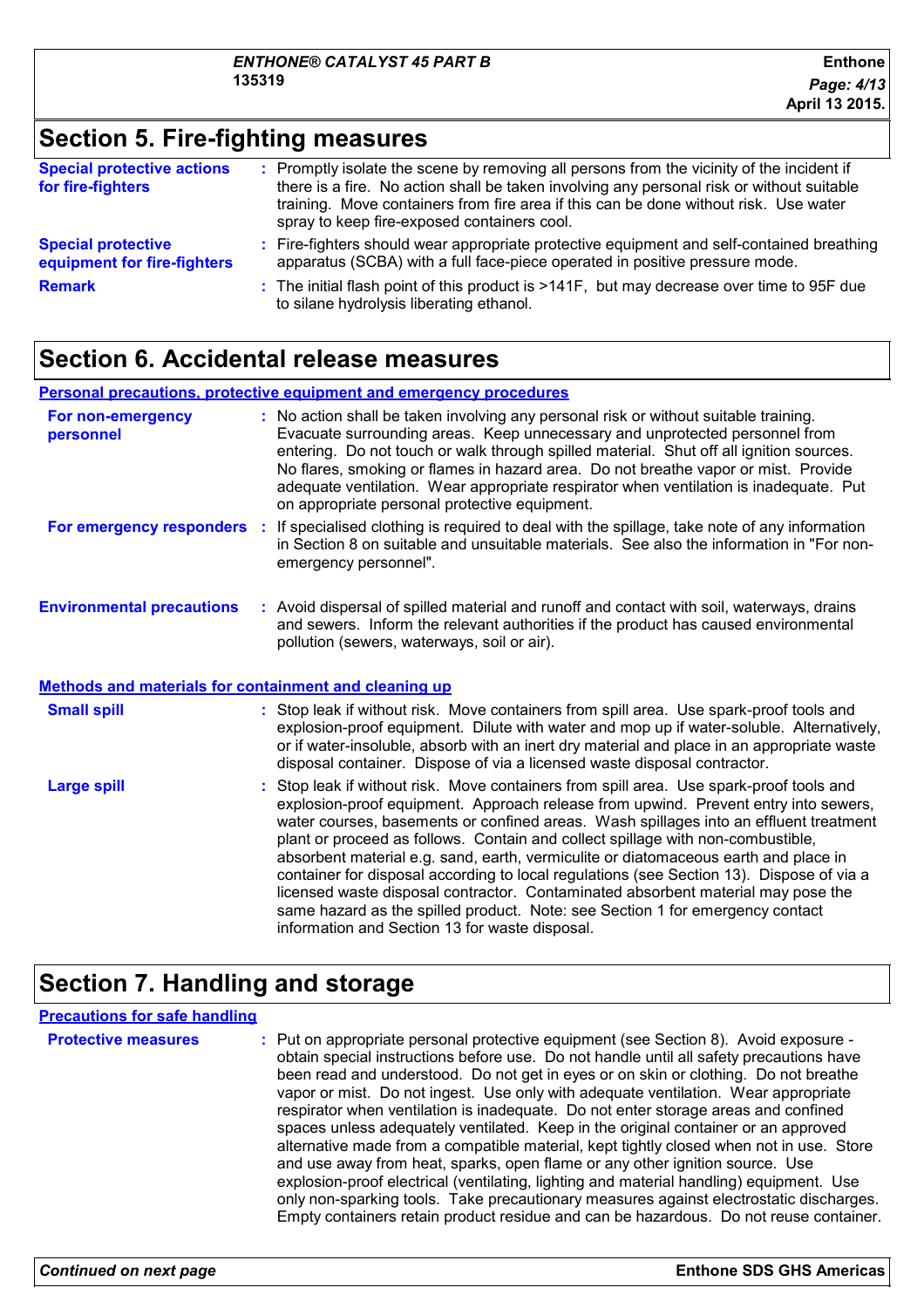## **Section 7. Handling and storage**

| <b>Advice on general</b><br>occupational hygiene                                 | : Eating, drinking and smoking should be prohibited in areas where this material is<br>handled, stored and processed. Workers should wash hands and face before eating,<br>drinking and smoking. Remove contaminated clothing and protective equipment before<br>entering eating areas. See also Section 8 for additional information on hygiene<br>measures.                                                                                                                                                                                                                                                                                    |
|----------------------------------------------------------------------------------|--------------------------------------------------------------------------------------------------------------------------------------------------------------------------------------------------------------------------------------------------------------------------------------------------------------------------------------------------------------------------------------------------------------------------------------------------------------------------------------------------------------------------------------------------------------------------------------------------------------------------------------------------|
| <b>Conditions for safe storage,</b><br>including any<br><b>incompatibilities</b> | : Store in accordance with local regulations. Store in a segregated and approved area.<br>Store in original container protected from direct sunlight in a dry, cool and well-ventilated<br>area, away from incompatible materials (see Section 10) and food and drink. Store<br>locked up. Eliminate all ignition sources. Separate from oxidizing materials. Keep<br>container tightly closed and sealed until ready for use. Containers that have been<br>opened must be carefully resealed and kept upright to prevent leakage. Do not store in<br>unlabeled containers. Use appropriate containment to avoid environmental<br>contamination. |

## **Section 8. Exposure controls/personal protection**

#### **Control parameters**

#### **Occupational exposure limits**

| <b>Ingredient name</b>    | <b>Exposure limits</b>                                         |
|---------------------------|----------------------------------------------------------------|
| petroleum solvent naphtha | Manufacturer (United States, 2/2006).                          |
|                           | TWA: 100 ppm 8 hours.                                          |
| Glycol Ether.             | ACGIH TLV (United States, 4/2014). Notes: 2002 Adoption.       |
|                           | TWA: 20 ppm 8 hours.                                           |
|                           | NIOSH REL (United States, 10/2013). Absorbed through skin.     |
|                           | TWA: $24 \text{ mg/m}^3$ 10 hours.                             |
|                           | TWA: 5 ppm 10 hours.                                           |
|                           | OSHA PEL (United States, 2/2013). Absorbed through skin.       |
|                           | TWA: 240 mg/m <sup>3</sup> 8 hours.                            |
|                           | TWA: 50 ppm 8 hours.                                           |
| ethanol                   | ACGIH TLV (United States, 4/2014). Notes: 1996 Adoption Refers |
|                           | to Appendix A -- Carcinogens.                                  |
|                           | STEL: 1000 ppm 15 minutes.                                     |
|                           | NIOSH REL (United States, 10/2013).                            |
|                           | TWA: 1900 mg/m <sup>3</sup> 10 hours.                          |
|                           | TWA: 1000 ppm 10 hours.                                        |
|                           | OSHA PEL (United States, 2/2013).                              |
|                           | TWA: 1900 mg/m <sup>3</sup> 8 hours.                           |
|                           | TWA: 1000 ppm 8 hours.                                         |

| <b>Appropriate engineering</b><br><b>controls</b> | : Use only with adequate ventilation. Use process enclosures, local exhaust ventilation or<br>other engineering controls to keep worker exposure to airborne contaminants below any<br>recommended or statutory limits. The engineering controls also need to keep gas,<br>vapor or dust concentrations below any lower explosive limits. Use explosion-proof<br>ventilation equipment.           |
|---------------------------------------------------|---------------------------------------------------------------------------------------------------------------------------------------------------------------------------------------------------------------------------------------------------------------------------------------------------------------------------------------------------------------------------------------------------|
| <b>Environmental exposure</b><br><b>controls</b>  | : Emissions from ventilation or work process equipment should be checked to ensure<br>they comply with the requirements of environmental protection legislation. In some<br>cases, fume scrubbers, filters or engineering modifications to the process equipment<br>will be necessary to reduce emissions to acceptable levels.                                                                   |
| <b>Individual protection measures</b>             |                                                                                                                                                                                                                                                                                                                                                                                                   |
| <b>Hygiene measures</b>                           | : Wash hands, forearms and face thoroughly after handling chemical products, before<br>eating, smoking and using the lavatory and at the end of the working period.<br>Appropriate techniques should be used to remove potentially contaminated clothing.<br>Wash contaminated clothing before reusing. Ensure that eyewash stations and safety<br>showers are close to the workstation location. |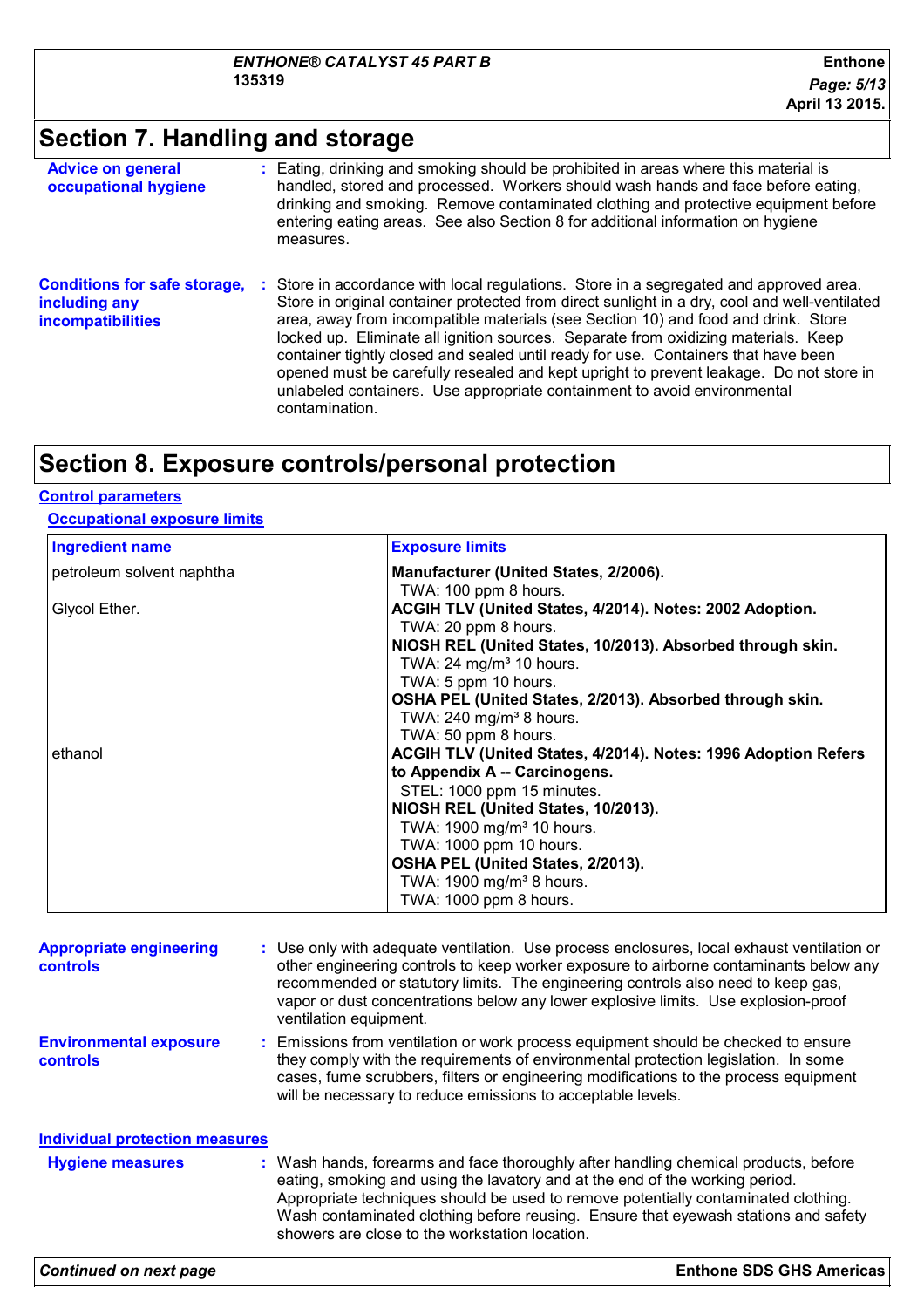## **Section 8. Exposure controls/personal protection**

| <b>Eye/face protection</b>    | : Safety eyewear complying with an approved standard should be used when a risk<br>assessment indicates this is necessary to avoid exposure to liquid splashes, mists,<br>gases or dusts. If contact is possible, the following protection should be worn, unless<br>the assessment indicates a higher degree of protection: safety glasses with side-<br>shields.                                                                                                                                                                                                                                                     |
|-------------------------------|------------------------------------------------------------------------------------------------------------------------------------------------------------------------------------------------------------------------------------------------------------------------------------------------------------------------------------------------------------------------------------------------------------------------------------------------------------------------------------------------------------------------------------------------------------------------------------------------------------------------|
| <b>Skin protection</b>        |                                                                                                                                                                                                                                                                                                                                                                                                                                                                                                                                                                                                                        |
| <b>Hand protection</b>        | : Chemical-resistant, impervious gloves complying with an approved standard should be<br>worn at all times when handling chemical products if a risk assessment indicates this is<br>necessary. Considering the parameters specified by the glove manufacturer, check<br>during use that the gloves are still retaining their protective properties. It should be<br>noted that the time to breakthrough for any glove material may be different for different<br>glove manufacturers. In the case of mixtures, consisting of several substances, the<br>protection time of the gloves cannot be accurately estimated. |
| <b>Body protection</b>        | : Personal protective equipment for the body should be selected based on the task being<br>performed and the risks involved and should be approved by a specialist before<br>handling this product. When there is a risk of ignition from static electricity, wear anti-<br>static protective clothing. For the greatest protection from static discharges, clothing<br>should include anti-static overalls, boots and gloves.                                                                                                                                                                                         |
| <b>Other skin protection</b>  | : Appropriate footwear and any additional skin protection measures should be selected<br>based on the task being performed and the risks involved and should be approved by a<br>specialist before handling this product.                                                                                                                                                                                                                                                                                                                                                                                              |
| <b>Respiratory protection</b> | : Use a properly fitted, air-purifying or air-fed respirator complying with an approved<br>standard if a risk assessment indicates this is necessary. Respirator selection must be<br>based on known or anticipated exposure levels, the hazards of the product and the safe<br>working limits of the selected respirator.                                                                                                                                                                                                                                                                                             |

## **Section 9. Physical and chemical properties**

| <b>Appearance</b>                                 |                                                                                                                                                                                                                                                                  |
|---------------------------------------------------|------------------------------------------------------------------------------------------------------------------------------------------------------------------------------------------------------------------------------------------------------------------|
| <b>Physical state</b>                             | $:$ Liquid.                                                                                                                                                                                                                                                      |
| Color                                             | $:$ Amber.                                                                                                                                                                                                                                                       |
| <b>Odor</b>                                       | $:$ Ammoniacal.                                                                                                                                                                                                                                                  |
| <b>Odor threshold</b>                             | : Not available.                                                                                                                                                                                                                                                 |
| pH                                                | : Not available.                                                                                                                                                                                                                                                 |
| <b>Melting point</b>                              | : Not available.                                                                                                                                                                                                                                                 |
| <b>Boiling point</b>                              | Not available.                                                                                                                                                                                                                                                   |
| <b>Flash point</b>                                | Closed cup: 35 to $60.556^{\circ}$ C (95 to 141 $^{\circ}$ F)                                                                                                                                                                                                    |
| <b>Evaporation rate</b>                           | Not available.                                                                                                                                                                                                                                                   |
| <b>Flammability (solid, gas)</b>                  | Flammable in the presence of the following materials or conditions: open flames, sparks<br>and static discharge and heat.<br>The initial flash point of this product is >141F, but may decrease over time to 95F due<br>to silane hydrolysis liberating ethanol. |
| Lower and upper explosive<br>(flammable) limits   | : Not available.                                                                                                                                                                                                                                                 |
| <b>Vapor pressure</b>                             | : Not available.                                                                                                                                                                                                                                                 |
| <b>Vapor density</b>                              | : Not available.                                                                                                                                                                                                                                                 |
| <b>Relative density</b>                           | : 0.96                                                                                                                                                                                                                                                           |
| <b>Solubility</b>                                 | : Not available.                                                                                                                                                                                                                                                 |
| <b>VOC</b>                                        | $: 958.8$ g/l                                                                                                                                                                                                                                                    |
| <b>Partition coefficient: n-</b><br>octanol/water | : Not available.                                                                                                                                                                                                                                                 |
| <b>Auto-ignition temperature</b>                  | : Not available.                                                                                                                                                                                                                                                 |
| <b>Decomposition temperature</b>                  | : Not available.                                                                                                                                                                                                                                                 |
| <b>Continued on next page</b>                     | <b>Enthone SDS GHS Americas</b>                                                                                                                                                                                                                                  |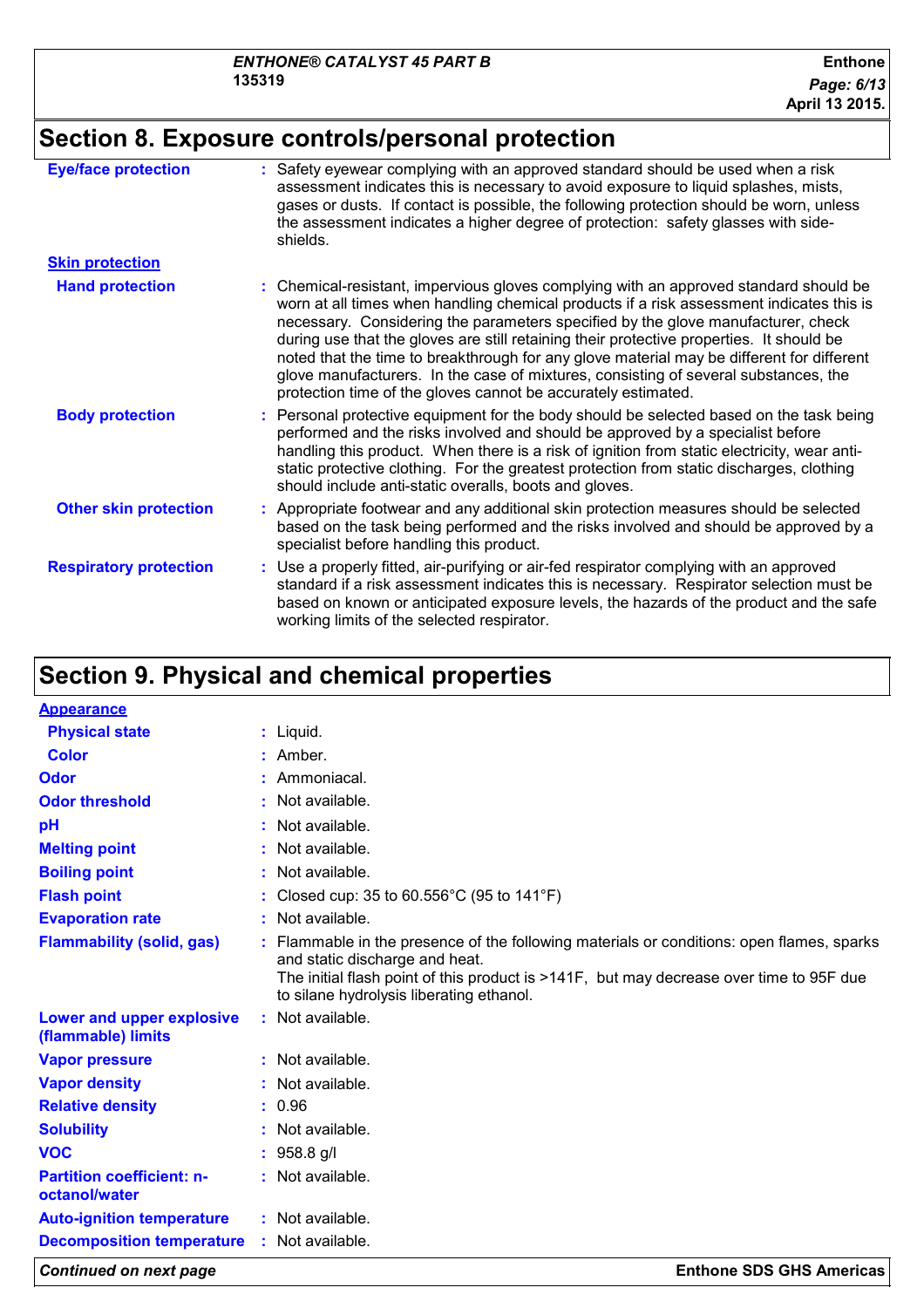## **Section 9. Physical and chemical properties**

**Viscosity :** Not available.

## **Section 10. Stability and reactivity**

| <b>Reactivity</b>                                        | : No specific test data related to reactivity available for this product or its ingredients.                                                                                 |
|----------------------------------------------------------|------------------------------------------------------------------------------------------------------------------------------------------------------------------------------|
| <b>Chemical stability</b>                                | : The product is stable.                                                                                                                                                     |
| <b>Possibility of hazardous</b><br><b>reactions</b>      | : Under normal conditions of storage and use, hazardous reactions will not occur.                                                                                            |
| <b>Conditions to avoid</b>                               | : Avoid all possible sources of ignition (spark or flame). Do not pressurize, cut, weld,<br>braze, solder, drill, grind or expose containers to heat or sources of ignition. |
| <b>Incompatibility with various</b><br><b>substances</b> | Reactive or incompatible with the following materials: oxidizing materials, acids, alkalis<br>and moisture.<br>water                                                         |
| <b>Hazardous decomposition</b><br>products               | : Under normal conditions of storage and use, hazardous decomposition products should<br>not be produced.                                                                    |
| <b>Other Hazardous</b><br>decomposition products         | : carbon oxides (CO, $CO2$ ), nitrogen oxides (NO, $NO2$ etc.), Ethanol                                                                                                      |
| <b>Hazardous polymerization</b>                          | : Under normal conditions of storage and use, hazardous polymerization will not occur.                                                                                       |

## **Section 11. Toxicological information**

| <b>Routes of entr</b> |  |  |
|-----------------------|--|--|
| <b>Acute toxicity</b> |  |  |

**ry :** Inhalation. Ingestion.

| <b>Product/ingredient name</b> | <b>Result</b>                | <b>Species</b> | <b>Dose</b>              | <b>Exposure</b> |
|--------------------------------|------------------------------|----------------|--------------------------|-----------------|
| Amine Salt                     | LD50 Dermal                  | Rabbit         | >2000 mg/kg              |                 |
|                                | LD50 Oral                    | Rat            | 7500 mg/kg               |                 |
| petroleum solvent naphtha      | <b>LC50 Inhalation Vapor</b> | Rat            | $>590$ mg/m <sup>3</sup> | 4 hours         |
|                                | LD50 Dermal                  | Rabbit         | >2000 mg/kg              |                 |
|                                | LD50 Oral                    | Rat            | 3200 mg/kg               |                 |
| Glycol Ether.                  | LC50 Inhalation Gas.         | Rat            | 450 ppm                  | 4 hours         |
|                                | <b>LC50 Inhalation Vapor</b> | Mouse          | 700 ppm                  | 7 hours         |
|                                | <b>LC50 Inhalation Vapor</b> | Rat            | 450 ppm                  | 4 hours         |
|                                | LD50 Oral                    | Mouse          | 1167 mg/kg               |                 |
|                                | LD50 Oral                    | Rabbit         | 300 mg/kg                |                 |
|                                | LD50 Oral                    | Rat            | 917 mg/kg                |                 |
|                                | LD50 Unreported              | Mammal -       | 1500 mg/kg               |                 |
|                                |                              | species        |                          |                 |
|                                |                              | unspecified    |                          |                 |
|                                | LD50 Unreported              | Mouse          | 1050 mg/kg               |                 |
|                                | LD50 Unreported              | Rat            | 917 mg/kg                |                 |
| ethanol                        | <b>LC50 Inhalation Vapor</b> | Rat            | 124700 mg/m <sup>3</sup> | 4 hours         |
|                                | LD50 Oral                    | Rat            | 10600 mg/kg              |                 |
|                                | TDLo Oral                    | Man - Male     | $0.8$ g/kg               |                 |
|                                | TDLo Oral                    | Mouse          | 4 g/kg                   |                 |

**Irritation/Corrosion**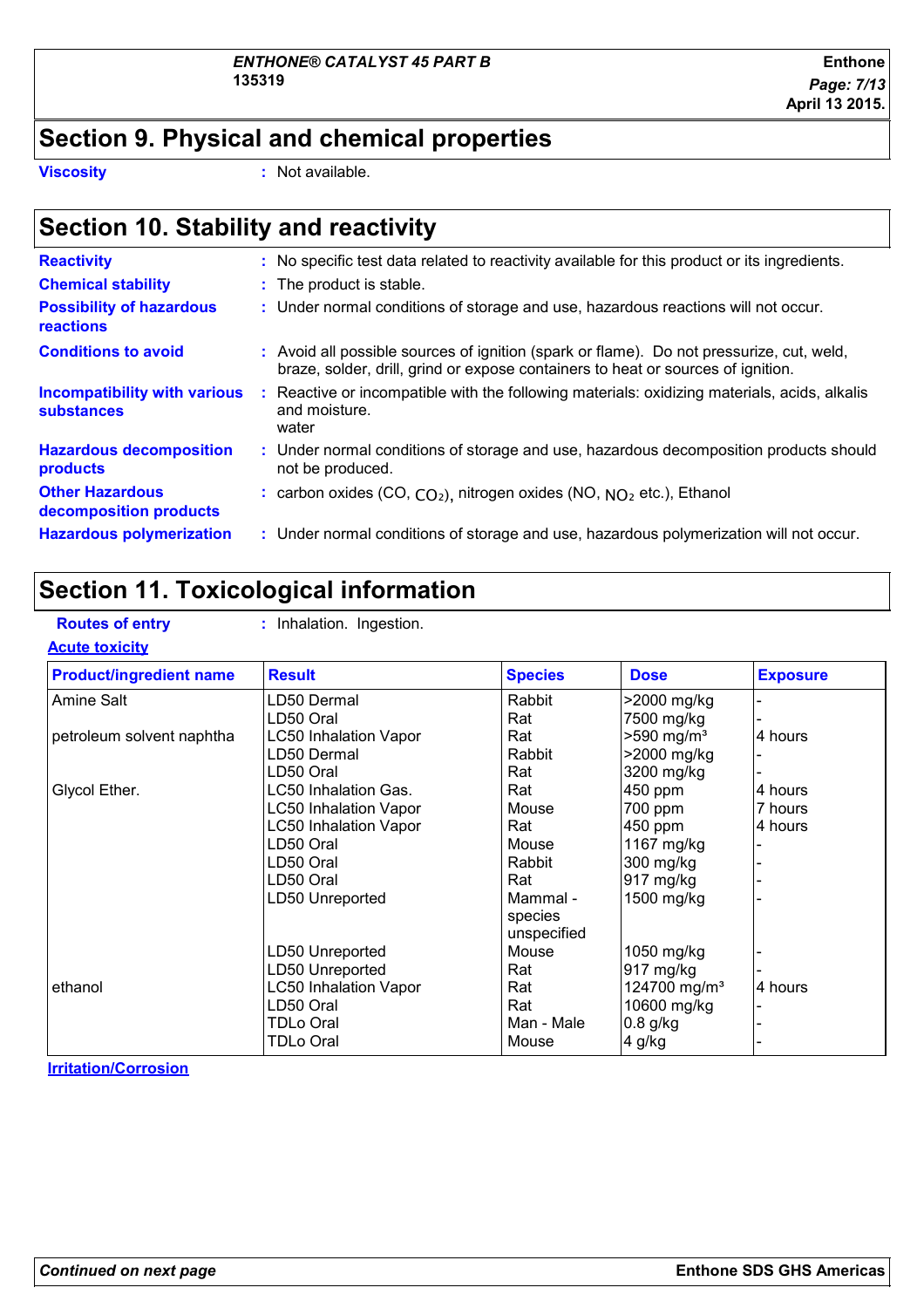# **Section 11. Toxicological information**

| <b>Product/ingredient name</b> | <b>Result</b>            | <b>Species</b> | <b>Score</b> | <b>Exposure</b>    | <b>Observation</b>       |
|--------------------------------|--------------------------|----------------|--------------|--------------------|--------------------------|
| petroleum solvent naphtha      | Skin - Mild irritant     | Rabbit         |              | 24 hours 500       | $\blacksquare$           |
|                                |                          |                |              | microliters        |                          |
| Glycol Ether.                  | Eyes - Moderate irritant | Rabbit         |              | 24 hours 100       | $\overline{\phantom{a}}$ |
|                                | Eyes - Severe irritant   | Rabbit         |              | milligrams<br>100  |                          |
|                                |                          |                |              | milligrams         |                          |
|                                | Skin - Mild irritant     | Rabbit         |              | 500                | $\overline{\phantom{0}}$ |
|                                |                          |                |              | milligrams         |                          |
| ethanol                        | Eyes - Mild irritant     | Rabbit         |              | 24 hours 500       |                          |
|                                |                          |                |              | milligrams         |                          |
|                                | Eyes - Moderate irritant | Rabbit         |              | 0.066666667        | $\overline{\phantom{a}}$ |
|                                |                          |                |              | minutes 100        |                          |
|                                |                          |                |              | milligrams         |                          |
|                                | Eyes - Moderate irritant | Rabbit         |              | 100<br>microliters |                          |
|                                | Eyes - Severe irritant   | Rabbit         |              | 500                | ٠                        |
|                                |                          |                |              | milligrams         |                          |
|                                | Skin - Mild irritant     | Rabbit         |              | 400                | ٠                        |
|                                |                          |                |              | milligrams         |                          |
|                                | Skin - Moderate irritant | Rabbit         |              | 24 hours 20        | $\blacksquare$           |
|                                |                          |                |              | milligrams         |                          |

#### **Sensitization**

Not available.

#### **Mutagenicity**

| <b>Product/ingredient name</b> | <b>Test</b> | <b>Experiment</b>                                                  | <b>Result</b> |
|--------------------------------|-------------|--------------------------------------------------------------------|---------------|
| ethanol                        |             | Experiment: In vitro<br>Subject: Mammalian-Animal<br>Cell: Somatic | Equivocal     |
|                                |             | Experiment: In vitro<br>Subject: Mammalian-Human<br>Cell: Somatic  | Equivocal     |

#### **Carcinogenicity**

No applicable toxicity data

#### **Additional information:**

#### **Classification**

| <b>Product/ingredient name</b> | <b>OSHA</b> | <b>IARC</b> | <b>NTP</b> |
|--------------------------------|-------------|-------------|------------|
| Glycol Ether.<br>ethanol       |             |             |            |

#### **Reproductive toxicity**

| <b>Product/ingredient name</b> | <b>Maternal</b><br>toxicity | <b>Fertility</b>         | <b>Development</b><br>toxin | <b>Species</b> | <b>Dose</b>              | <b>Exposure</b>    |
|--------------------------------|-----------------------------|--------------------------|-----------------------------|----------------|--------------------------|--------------------|
| Glycol Ether.                  |                             | Equivocal                |                             | Rat - Male     | Oral:<br>6279 mg/<br>kg  |                    |
|                                | Equivocal                   | $\overline{\phantom{0}}$ |                             | Rat - Female   | Inhalation:<br>$200$ ppm | 6 hours per<br>day |
|                                |                             |                          | Equivocal                   | Rat            | Inhalation:<br>25 ppm    | 6 hours per<br>day |
| ethanol                        |                             |                          | Equivocal                   | Woman          | Oral: 41 g/<br>kg        |                    |
|                                |                             |                          | Equivocal                   | Woman          | Oral: 250<br>mg/kg       |                    |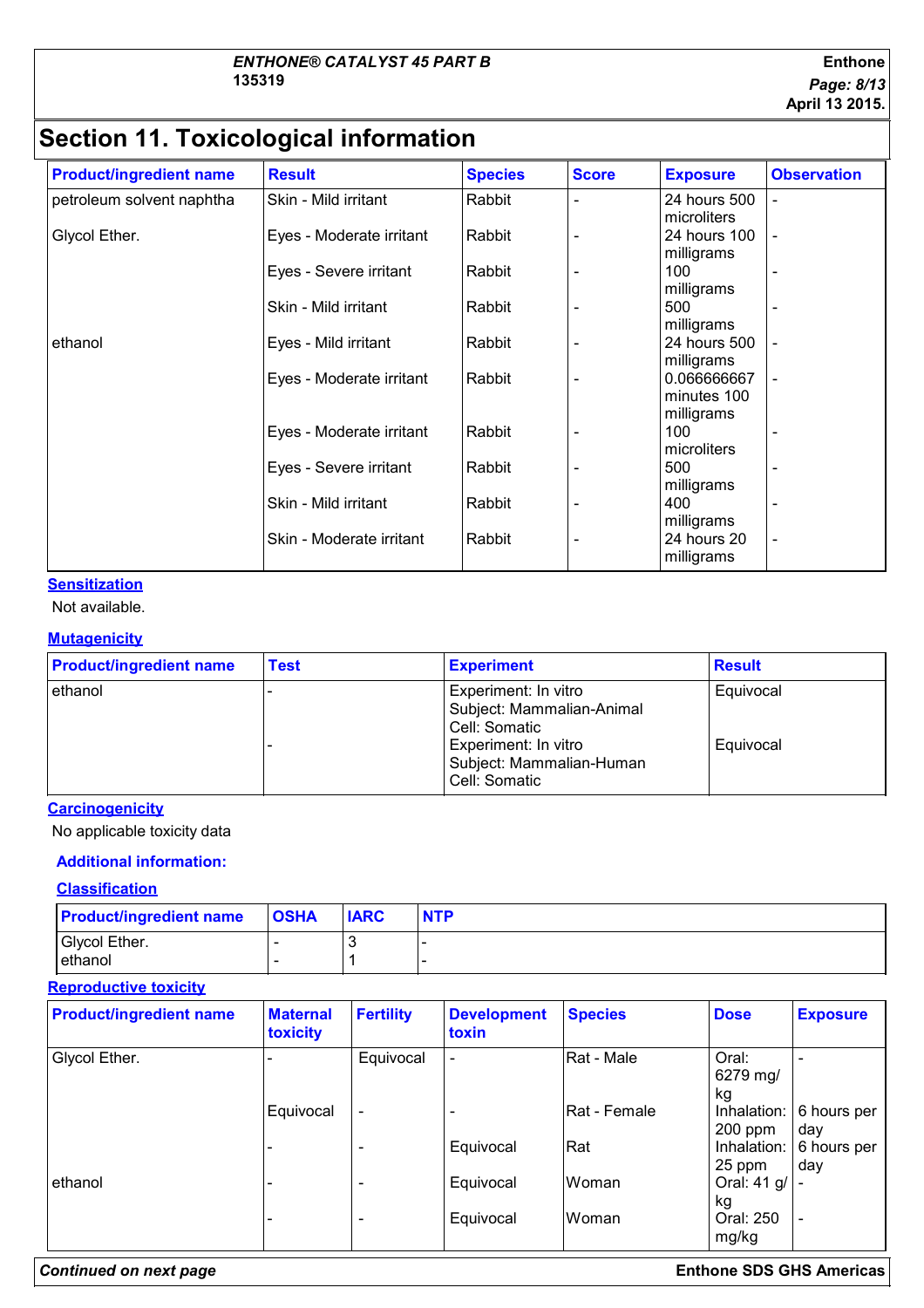## **Section 11. Toxicological information**

#### **Teratogenicity**

Not available.

#### **Specific target organ toxicity (single exposure)**

Not available.

#### **Specific target organ toxicity (repeated exposure)**

Not available.

#### **Aspiration hazard**

| <b>Name</b>                                            |                                         |                                                                                          | <b>Result</b>                         |  |  |  |
|--------------------------------------------------------|-----------------------------------------|------------------------------------------------------------------------------------------|---------------------------------------|--|--|--|
|                                                        | petroleum solvent naphtha               |                                                                                          | <b>ASPIRATION HAZARD - Category 1</b> |  |  |  |
| <b>Information on the likely</b><br>routes of exposure |                                         | $:$ Not available.                                                                       |                                       |  |  |  |
|                                                        | <b>Potential acute health effects</b>   |                                                                                          |                                       |  |  |  |
| <b>Eye contact</b>                                     |                                         | : No known significant effects or critical hazards.                                      |                                       |  |  |  |
| <b>Inhalation</b>                                      |                                         | Toxic if inhaled.                                                                        |                                       |  |  |  |
| <b>Skin contact</b>                                    |                                         | No known significant effects or critical hazards.                                        |                                       |  |  |  |
| <b>Ingestion</b>                                       |                                         | : Corrosive to the digestive tract. Causes burns.                                        |                                       |  |  |  |
|                                                        |                                         | <b>Symptoms related to the physical, chemical and toxicological characteristics</b>      |                                       |  |  |  |
| <b>Eye contact</b>                                     |                                         | : No specific data.                                                                      |                                       |  |  |  |
| <b>Inhalation</b>                                      |                                         | : No specific data.                                                                      |                                       |  |  |  |
| <b>Skin contact</b>                                    |                                         | : No specific data.                                                                      |                                       |  |  |  |
| <b>Ingestion</b>                                       |                                         | : Adverse symptoms may include the following:<br>stomach pains                           |                                       |  |  |  |
|                                                        |                                         | Delayed and immediate effects and also chronic effects from short and long term exposure |                                       |  |  |  |
| <b>Short term exposure</b>                             |                                         |                                                                                          |                                       |  |  |  |
| <b>Potential immediate</b><br>effects                  |                                         | : Not available.                                                                         |                                       |  |  |  |
|                                                        | <b>Potential delayed effects</b>        | $:$ Not available.                                                                       |                                       |  |  |  |
| <b>Long term exposure</b>                              |                                         |                                                                                          |                                       |  |  |  |
| <b>Potential immediate</b><br>effects                  |                                         | : Not available.                                                                         |                                       |  |  |  |
|                                                        | <b>Potential delayed effects</b>        | $:$ Not available.                                                                       |                                       |  |  |  |
|                                                        | <b>Potential chronic health effects</b> |                                                                                          |                                       |  |  |  |
| <b>General</b>                                         |                                         | : No known significant effects or critical hazards.                                      |                                       |  |  |  |
| <b>Carcinogenicity</b>                                 |                                         | : May cause cancer. Risk of cancer depends on duration and level of exposure.            |                                       |  |  |  |
| <b>Mutagenicity</b>                                    |                                         | : No known significant effects or critical hazards.                                      |                                       |  |  |  |
| <b>Teratogenicity</b>                                  |                                         | : No known significant effects or critical hazards.                                      |                                       |  |  |  |
| <b>Developmental effects</b>                           |                                         | : No known significant effects or critical hazards.                                      |                                       |  |  |  |
| <b>Fertility effects</b>                               |                                         | : No known significant effects or critical hazards.                                      |                                       |  |  |  |
|                                                        |                                         |                                                                                          |                                       |  |  |  |

#### **Numerical measures of toxicity Acute toxicity estimates**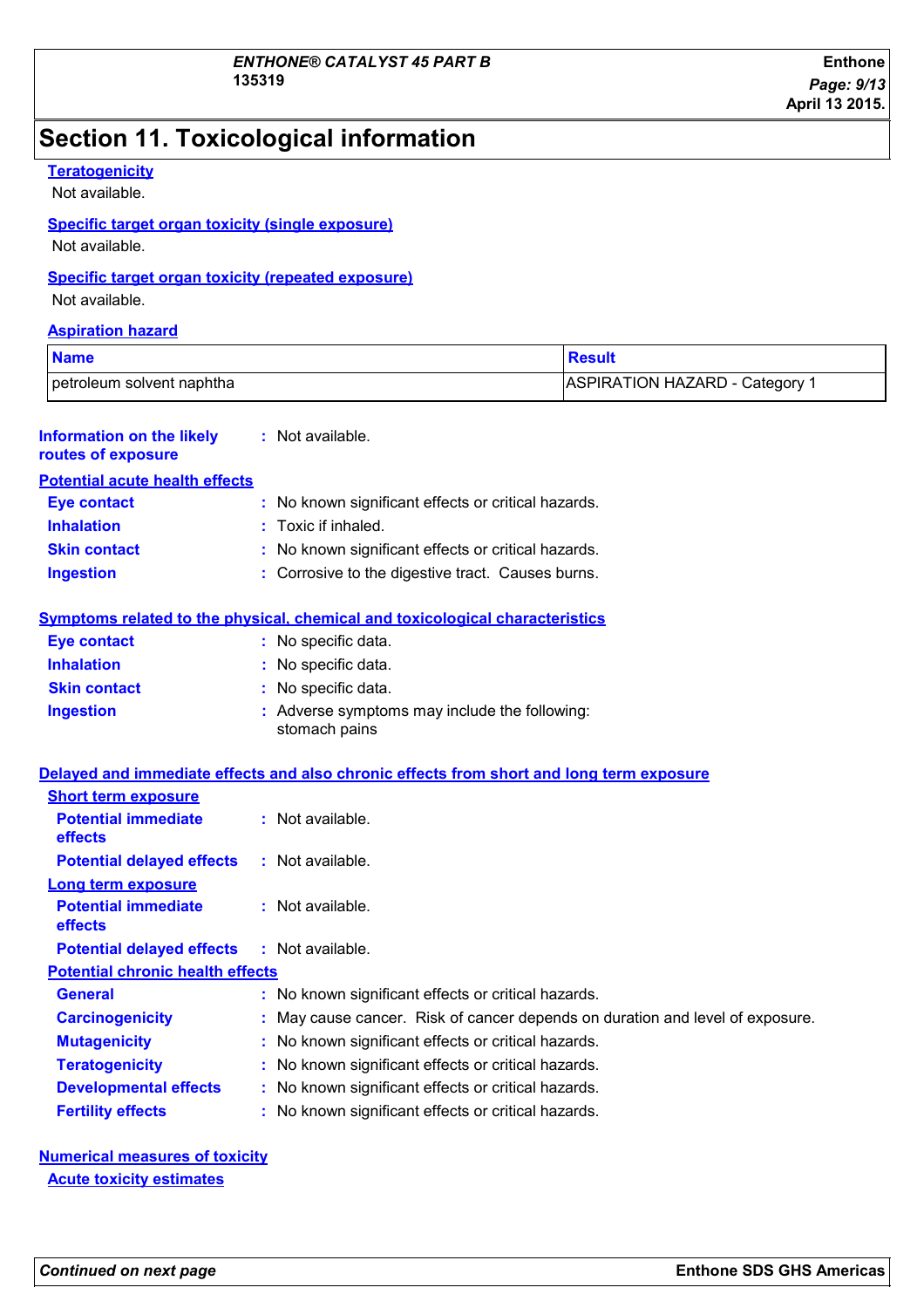## **Section 11. Toxicological information**

| <b>Route</b>        | <b>ATE value</b> |
|---------------------|------------------|
| Oral                | 8784.8 mg/kg     |
| Dermal              | 4753.1 mg/kg     |
| Inhalation (gases)  | 9722.2 ppm       |
| Inhalation (vapors) | 7.349 mg/l       |

### **Section 12. Ecological information**

**Toxicity**

| <b>Product/ingredient name</b> | <b>Result</b>                                     | <b>Species</b>                                  | <b>Exposure</b> |
|--------------------------------|---------------------------------------------------|-------------------------------------------------|-----------------|
| Glycol Ether.                  | Acute EC50 >1000 mg/l Fresh water                 | Daphnia - Daphnia magna                         | 48 hours        |
|                                | Acute LC50 800000 to 1000000 µg/l<br>Marine water | Crustaceans - Crangon crangon                   | 48 hours        |
|                                | Acute LC50 1250000 µg/l Marine water              | Fish - Menidia beryllina                        | 96 hours        |
| ethanol                        | Acute EC50 17.921 mg/l Marine water               | Algae - Ulva pertusa                            | 96 hours        |
|                                | Acute EC50 2000 µg/l Fresh water                  | Daphnia - Daphnia magna                         | 48 hours        |
|                                | Acute LC50 25500 µg/l Marine water                | Crustaceans - Artemia<br>I franciscana - Larvae | 48 hours        |
|                                | Acute LC50 42000 µg/l Fresh water                 | Fish - Oncorhynchus mykiss                      | 4 days          |
|                                | Chronic NOEC 4.995 mg/l Marine water              | Algae - Ulva pertusa                            | 96 hours        |
|                                | Chronic NOEC 0.375 ul/L Fresh water               | Fish - Gambusia holbrooki -<br>Larvae           | 12 weeks        |

#### **Persistence and degradability**

Not available.

#### **Bioaccumulative potential**

| <b>Product/ingredient name</b>                          | ∣ LoqP <sub>ow</sub>          | <b>BCF</b> | <b>Potential</b>   |
|---------------------------------------------------------|-------------------------------|------------|--------------------|
| petroleum solvent naphtha<br>Glycol Ether.<br>l ethanol | 2.8 to 6.5<br>0.81<br>$-0.35$ | 99 to 5780 | high<br>low<br>low |
| <b>Mobility in soil</b>                                 |                               |            |                    |

| <b>INIODIIILY III SUII</b>                                    |                                                     |
|---------------------------------------------------------------|-----------------------------------------------------|
| <b>Soil/water partition</b><br>coefficient (K <sub>oc</sub> ) | : Not available.                                    |
| <b>Other adverse effects</b>                                  | : No known significant effects or critical hazards. |

### **Section 13. Disposal considerations**

The generation of waste should be avoided or minimized wherever possible. Disposal of this product, solutions and any by-products should at all times comply with the requirements of environmental protection and waste disposal legislation and any regional local authority requirements. Dispose of surplus and non-recyclable products via a licensed waste disposal contractor. Waste should not be disposed of untreated to the sewer unless fully compliant with the requirements of all authorities with jurisdiction. Waste packaging should be recycled. Incineration or landfill should only be considered when recycling is not feasible. This material and its container must be disposed of in a safe way. Care should be taken when handling emptied containers that have not been cleaned or rinsed out. Empty containers or liners may retain some product residues. Vapor from product residues may create a highly flammable or explosive atmosphere inside the container. Do not cut, weld or grind used containers unless they have been cleaned thoroughly internally. Avoid dispersal of spilled material and runoff and contact with soil, waterways, drains and sewers. **Disposal methods :**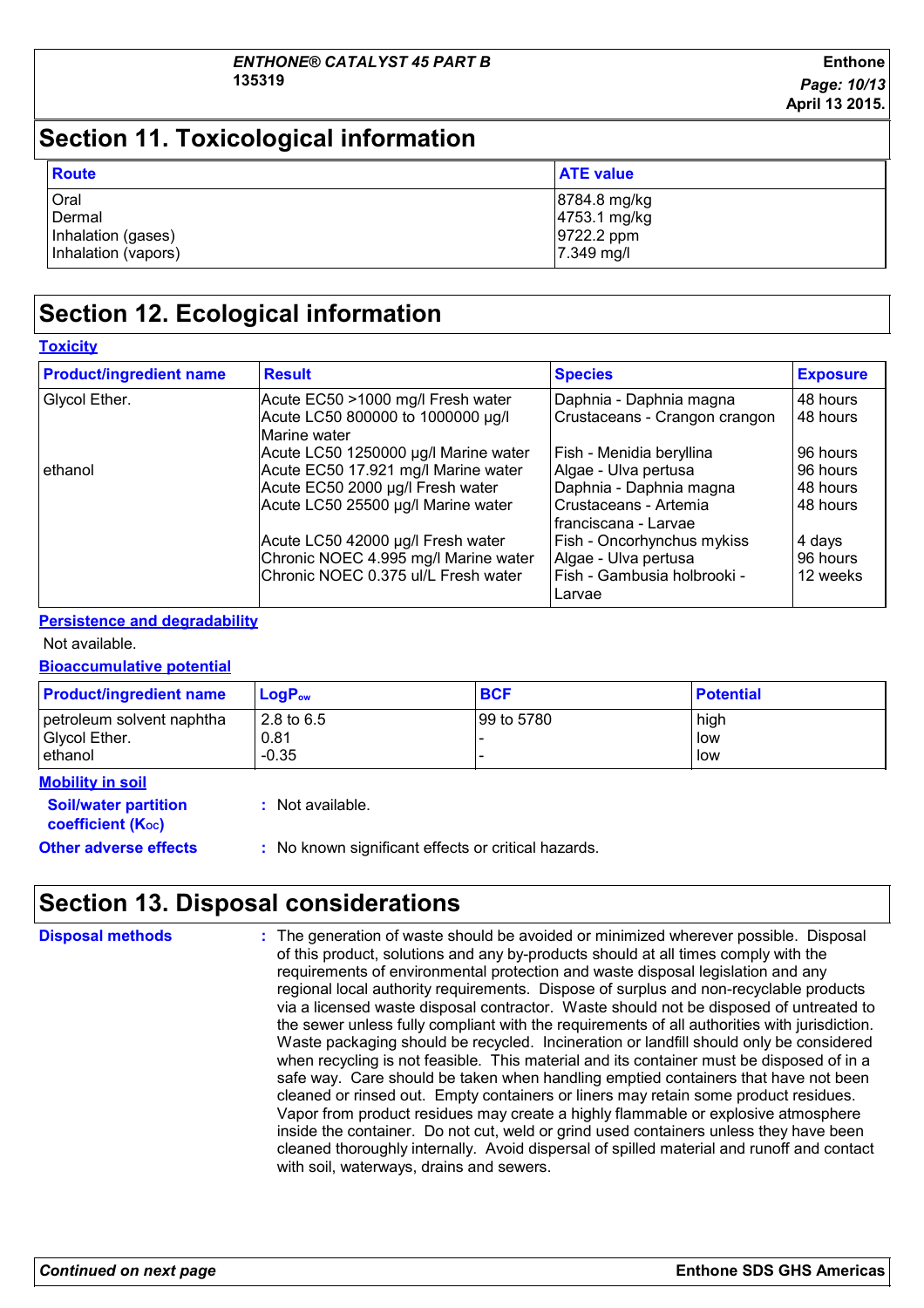**Enthone** *Page: 11/13* **April 13 2015.**

## **Section 14. Transport information**

|                                                                           | <b>DOT</b><br><b>Classification</b>                       | <b>TDG</b><br><b>Classification</b>                                                                                              | <b>Mexico</b><br><b>Classification</b>                    | <b>UN</b>                                                 | <b>IMDG</b>                                               | <b>IATA</b>                                               |
|---------------------------------------------------------------------------|-----------------------------------------------------------|----------------------------------------------------------------------------------------------------------------------------------|-----------------------------------------------------------|-----------------------------------------------------------|-----------------------------------------------------------|-----------------------------------------------------------|
| <b>UN number</b>                                                          | <b>UN2924</b>                                             | <b>UN2924</b>                                                                                                                    | <b>UN2924</b>                                             | <b>UN2924</b>                                             | <b>UN2924</b>                                             | <b>UN2924</b>                                             |
| <b>UN proper</b><br>shipping name                                         | Flammable<br>liquid,<br>corrosive, n.o.s.<br>(Amine Salt) | <b>FLAMMABLE</b><br>LIQUID,<br>CORROSIVE,<br>N.O.S.<br>(ETHANOL<br><b>CONTAINS</b><br><b>ALIPHATIC</b><br>AMINE)<br>(Amine Salt) | Flammable<br>liquid,<br>corrosive, n.o.s.<br>(Amine Salt) | Flammable<br>liquid,<br>corrosive, n.o.s.<br>(Amine Salt) | Flammable<br>liquid,<br>corrosive, n.o.s.<br>(Amine Salt) | Flammable<br>liquid,<br>corrosive, n.o.s.<br>(Amine Salt) |
| <b>Transport</b><br>hazard class(es)                                      | 3(8)                                                      | 3                                                                                                                                | 3(8)                                                      | 3(8)                                                      | 3(8)                                                      | 3(8)                                                      |
| <b>Packing group</b>                                                      | $\mathsf{II}$                                             | III                                                                                                                              | $\ensuremath{\mathsf{II}}$                                | $\mathbf{II}$                                             | $\ensuremath{\mathsf{II}}$                                | $\ensuremath{\mathsf{II}}$                                |
| <b>Environmental</b><br>hazards                                           | No.                                                       | No.                                                                                                                              | No.                                                       | No.                                                       | No.                                                       | No.                                                       |
| <b>Additional</b><br>information -<br><b>DOT</b><br><b>Classification</b> | <b>ERG#132</b>                                            |                                                                                                                                  |                                                           |                                                           |                                                           |                                                           |
| <b>Additional</b><br>information -<br><b>TDG</b><br><b>Classification</b> | <b>Remarks</b><br>NMFC ITEM 156240, CLASS 55              |                                                                                                                                  |                                                           |                                                           |                                                           |                                                           |

**Special precautions for user Transport within user's premises:** always transport in closed containers that are **:** upright and secure. Ensure that persons transporting the product know what to do in the event of an accident or spillage.

## **Section 15. Regulatory information**

| <b>U.S. Federal regulations</b>                                                                 | : TSCA 5(a)2 proposed significant new use rule (SNUR): No products were found.<br>TSCA 5(a)2 final significant new use rule (SNUR): No products were found.<br>TSCA 12(b) one-time export notification: No products were found.<br>TSCA 12(b) annual export notification: No products were found. |
|-------------------------------------------------------------------------------------------------|---------------------------------------------------------------------------------------------------------------------------------------------------------------------------------------------------------------------------------------------------------------------------------------------------|
| <b>United States inventory</b><br>(TSCA 8b)                                                     | : All components are listed or exempted.                                                                                                                                                                                                                                                          |
| <b>SARA 302/304</b><br><b>Composition/information on ingredients</b><br>No products were found. |                                                                                                                                                                                                                                                                                                   |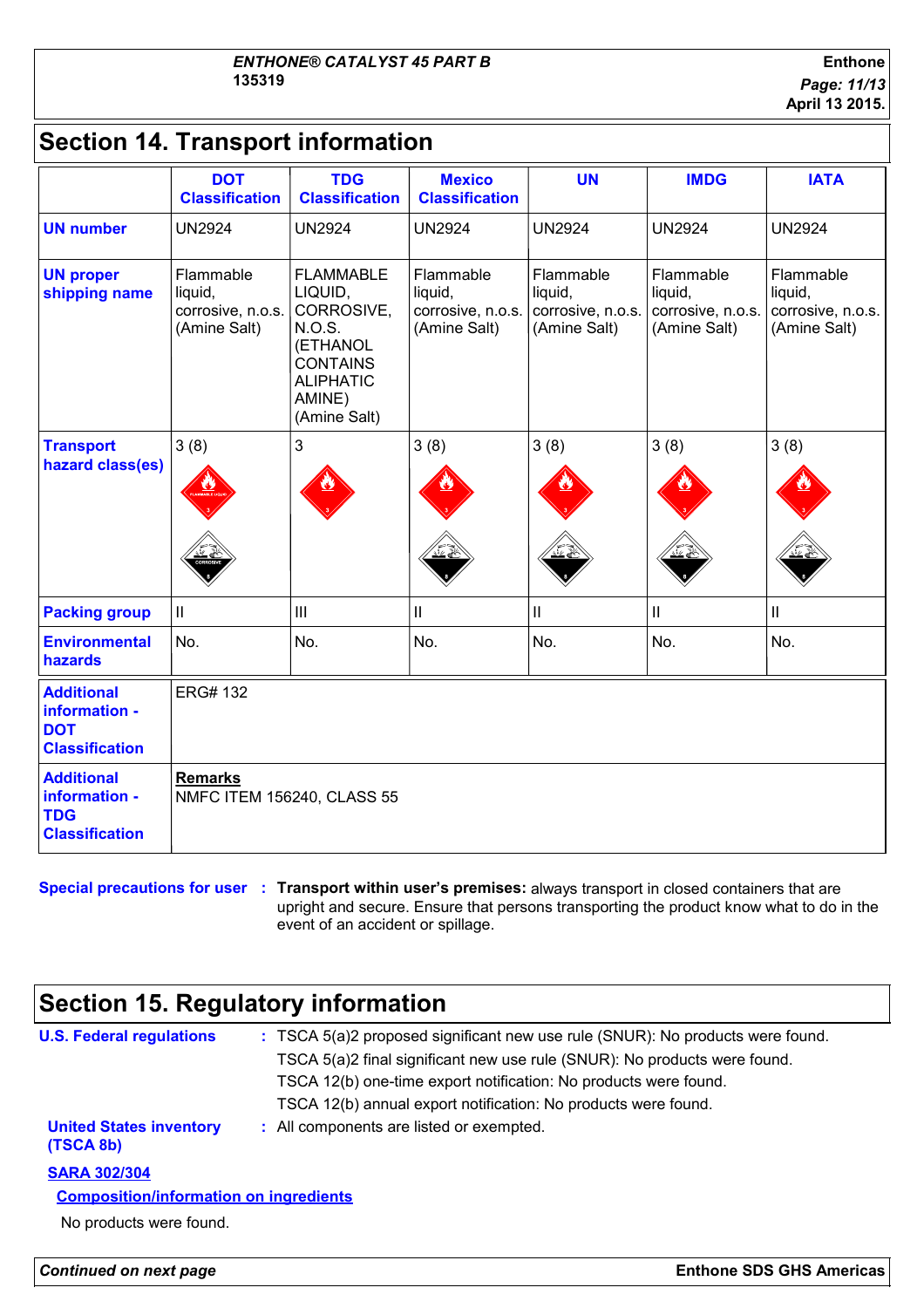## **Section 15. Regulatory information**

#### **SARA 311/312**

#### **Classification :** Fire hazard

Immediate (acute) health hazard Delayed (chronic) health hazard

#### **SARA 313**

|                                           | <b>Product name</b> | <b>CAS number</b> | $\frac{9}{6}$ |
|-------------------------------------------|---------------------|-------------------|---------------|
| <b>Form R - Reporting</b><br>requirements | Glycol Ether.       |                   | $1 - 10$      |
| <b>Supplier notification</b>              | Glycol Ether.       |                   | $1 - 10$      |

SARA 313 notifications must not be detached from the SDS and any copying and redistribution of the SDS shall include copying and redistribution of the notice attached to copies of the SDS subsequently redistributed.

#### **Canada**

| : Class B-2: Flammable liquid<br>Class E: Corrosive material                              |
|-------------------------------------------------------------------------------------------|
| : At least one component is not listed in DSL but all such components are listed in NDSL. |
|                                                                                           |
|                                                                                           |
| : All components are listed or exempted.                                                  |
| : All components are listed or exempted.                                                  |
| : All components are listed or exempted.                                                  |
|                                                                                           |

### **Section 16. Other information**

|--|



#### **Procedure used to derive the classification**

| <b>Classification</b> | <b>Justification</b>   |
|-----------------------|------------------------|
| Flam. Lig. 3, H226    | IOn basis of test data |
| Acute Tox. 3, H331    | Calculation method     |
| Carc. 1A, H350        | I Calculation method   |

| <b>History</b>                    |                                                                                                                                                                                                        |
|-----------------------------------|--------------------------------------------------------------------------------------------------------------------------------------------------------------------------------------------------------|
| Date of issue/Date of<br>revision | : April 13 2015.                                                                                                                                                                                       |
| Date of previous issue            | : April 10 2015.                                                                                                                                                                                       |
| <b>Version</b>                    | : 1                                                                                                                                                                                                    |
| <b>Prepared by</b>                | <b>Regulatory Affairs Department</b><br><b>Enthone Inc.</b><br>350 Frontage Road<br>West Haven, CT 06516<br>Phone: (203) 934-8611<br>Fax: (203) 799-8179<br>enthonemsds@enthone.com<br>www.enthone.com |